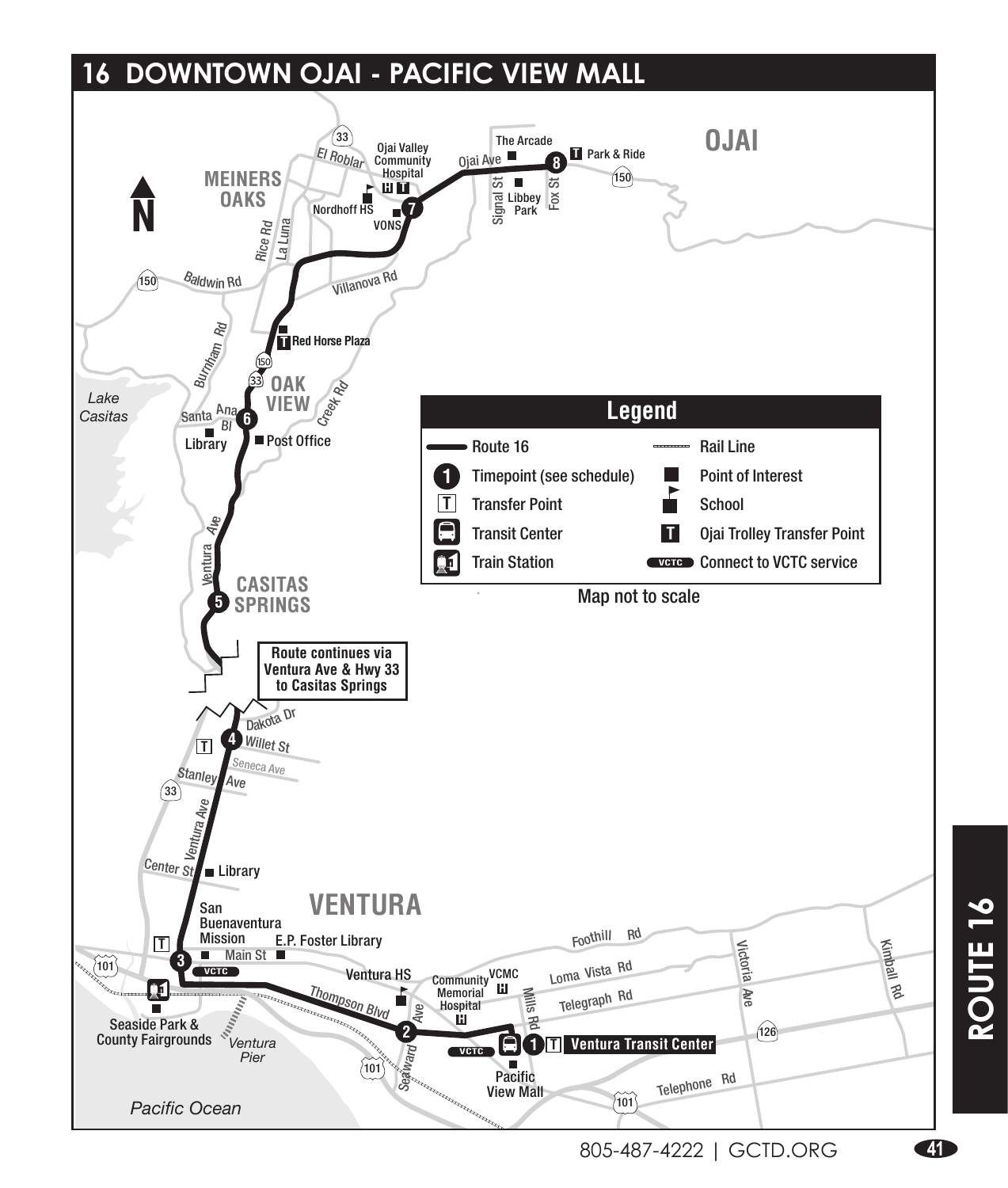# **16 NORTHBOUND -** *NORTE* **DAILY**

*DIARIO*

| <b>VENTURA</b><br><b>TRANSIT</b><br><b>CENTER</b> | <b>THOMPSON</b><br>&<br><b>SEAWARD</b> | <b>VENTURA</b><br>&<br><b>MAIN</b> | <b>VENTURA</b><br>&<br><b>WILLET</b> | <b>HWY 33 &amp;</b><br><b>CASITAS</b><br><b>MARKET</b> | <b>HWY 33 &amp;</b><br><b>SANTA ANA-</b><br><b>IALO</b> | <b>HWY 33 &amp;</b><br><b>HWY 150</b><br>(VONS) | <b>IALO</b><br><b>PARK &amp; RIDE</b> |
|---------------------------------------------------|----------------------------------------|------------------------------------|--------------------------------------|--------------------------------------------------------|---------------------------------------------------------|-------------------------------------------------|---------------------------------------|
|                                                   | $\mathbf{2}$                           | 3                                  | 4                                    | 5                                                      | 6                                                       |                                                 | $\boldsymbol{\delta}$                 |
|                                                   | ---                                    | ---                                | ---                                  | $•5:15$ AM                                             | •5:22                                                   | •5:29                                           | •5:35                                 |
| ---                                               | ---                                    | ---                                | ---                                  | •5:45                                                  | •5:52                                                   | •5:59                                           | •6:05                                 |
| 6:05                                              | 6:11                                   | 6:19                               | 6:27                                 | 6:38                                                   | 6:45                                                    | 6:54                                            | 7:00                                  |
| 7:05                                              | 7:12                                   | 7:21                               | 7:29                                 | 7:40                                                   | 7:47                                                    | 7:57                                            | 8:04                                  |
| 8:05                                              | 8:12                                   | 8:22                               | 8:30                                 | 8:41                                                   | 8:48                                                    | 8:58                                            | 9:05                                  |
| 9:05                                              | 9:12                                   | 9:22                               | 9:30                                 | 9:41                                                   | 9:48                                                    | 9:58                                            | 10:05                                 |
| 10:00                                             | 10:09                                  | 10:19                              | 10:27                                | 10:38                                                  | 10:45                                                   | 10:55                                           | 11:03                                 |
| 11:00                                             | 11:08                                  | 11:19                              | 11:27                                | 11:38                                                  | 11:45                                                   | 11:55                                           | 12:02 PM                              |
| 12:00                                             | 12:08                                  | 12:19                              | 12:28                                | 12:39                                                  | 12:46                                                   | 12:56                                           | 1:03                                  |
| 1:00                                              | 1:08                                   | 1:19                               | 1:28                                 | 1:39                                                   | 1:46                                                    | 1:56                                            | 2:03                                  |
| 2:00                                              | 2:08                                   | 2:19                               | 2:28                                 | 2:39                                                   | 2:46                                                    | 2:56                                            | 3:03                                  |
| 3:00                                              | 3:08                                   | 3:19                               | 3:28                                 | 3:39                                                   | 3:46                                                    | 3:56                                            | 4:03                                  |
| 3:55                                              | 4:03                                   | 4:14                               | 4:23                                 | 4:34                                                   | 4:41                                                    | 4:51                                            | 4:58                                  |
| 4:55                                              | 5:03                                   | 5:14                               | 5:23                                 | 5:34                                                   | 5:41                                                    | 5:51                                            | 5:58                                  |
| 5:55                                              | 6:03                                   | 6:14                               | 6:23                                 | 6:34                                                   | 6:41                                                    | 6:51                                            | 6:57                                  |
| 6:55                                              | 7:02                                   | 7:11                               | 7:19                                 | 7:30                                                   | 7:37                                                    | 7:46                                            | 7:52                                  |

**•MONDAY- FRIDAY ONLY**

**•***LUNES - VIERNES SOLAMENTE*

|                                       | <b>16 SOUTHBOUND</b>                            |                                                         | - SUR                                                  |                                      |                                    |                                        | <b>DAILY</b><br><b>DIARIO</b>                     |                                                         |
|---------------------------------------|-------------------------------------------------|---------------------------------------------------------|--------------------------------------------------------|--------------------------------------|------------------------------------|----------------------------------------|---------------------------------------------------|---------------------------------------------------------|
| <b>OJAI</b><br><b>PARK &amp; RIDE</b> | <b>HWY 33 &amp;</b><br><b>HWY 150</b><br>(VONS) | <b>HWY 33 &amp;</b><br><b>SANTA ANA-</b><br><b>IALO</b> | <b>HWY 33 &amp;</b><br><b>CASITAS</b><br><b>MARKET</b> | <b>VENTURA</b><br>&<br><b>WILLET</b> | <b>VENTURA</b><br>&<br><b>MAIN</b> | <b>THOMPSON</b><br>&<br><b>SEAWARD</b> | <b>VENTURA</b><br><b>TRANSIT</b><br><b>CENTER</b> | <b>INTERLINED</b><br><b>ROUTE/ RUTA</b><br>INTERLINEADA |
| 8                                     | $\overline{7}$                                  | $\boldsymbol{6}$                                        | $\overline{\mathbf{5}}$                                | $\overline{4}$                       | $\overline{\mathbf{3}}$            | 2                                      | 1                                                 |                                                         |
| $•5:45$ AM                            | •5:51                                           | •6:00                                                   | •6:06                                                  | •6:18                                | •6:27                              | •6:38                                  | •6:45                                             | To Route 10                                             |
| •6:20                                 | •6:26                                           | •6:35                                                   | •6:41                                                  | •6:53                                | $-7:02$                            | $-7:13$                                | •7:20                                             | To Route 10                                             |
| 7:15                                  | 7:21                                            | 7:31                                                    | 7:38                                                   | 7:50                                 | 7:59                               | 8:10                                   | 8:16                                              | To Route 10                                             |
| 8:20                                  | 8:27                                            | 8:37                                                    | 8:44                                                   | 8:56                                 | 9:05                               | 9:16                                   | 9:22                                              | To Route 10                                             |
| 9:20                                  | 9:26                                            | 9:36                                                    | 9:43                                                   | 9:55                                 | 10:04                              | 10:15                                  | 10:21                                             | To Route 10                                             |
| 10:20                                 | 10:26                                           | 10:37                                                   | 10:44                                                  | 10:56                                | 11:05                              | 11:16                                  | 11:22                                             | To Route 10                                             |
| 11:20                                 | 11:26                                           | 11:37                                                   | 11:44                                                  | 11:56                                | 12:05 PM                           | 12:16                                  | 12:22                                             | To Route 10                                             |
| 12:15                                 | 12:22                                           | 12:33                                                   | 12:40                                                  | 12:52                                | 1:01                               | 1:12                                   | 1:18                                              | To Route 10                                             |
| 1:20                                  | 1:27                                            | 1:38                                                    | 1:45                                                   | 1:57                                 | 2:06                               | 2:17                                   | 2:23                                              | To Route 10                                             |
| 2:20                                  | 2:28                                            | 2:39                                                    | 2:46                                                   | 2:58                                 | 3:07                               | 3:18                                   | 3:24                                              | To Route 10                                             |
| 3:20                                  | 3:27                                            | 3:38                                                    | 3:45                                                   | 3:56                                 | 4:05                               | 4:16                                   | 4:22                                              | To Route 10                                             |
| 4:20                                  | 4:27                                            | 4:38                                                    | 4:45                                                   | 4:56                                 | 5:05                               | 5:16                                   | 5:22                                              | To Route 10                                             |
| 5:10                                  | 5:17                                            | 5:28                                                    | 5:35                                                   | 5:46                                 | 5:55                               | 6:06                                   | 6:12                                              | To Route 10                                             |
| 6:10                                  | 6:16                                            | 6:26                                                    | 6:33                                                   | 6:43                                 | 6:51                               | 7:00                                   | 7:06                                              | To Route 10                                             |
| 7:10                                  | 7:15                                            | 7:25                                                    | 7:32                                                   | 7:42                                 | 7:49                               | 7:57                                   | 8:03                                              | To Route 10                                             |
| 8:00                                  | 8:05                                            | 8:14                                                    | 8:20                                                   | 8:30                                 | 8:36                               | 8:44                                   | 8:50                                              |                                                         |

**•MONDAY- FRIDAY ONLY** 

**•***LUNES - VIERNES SOLAMENTE*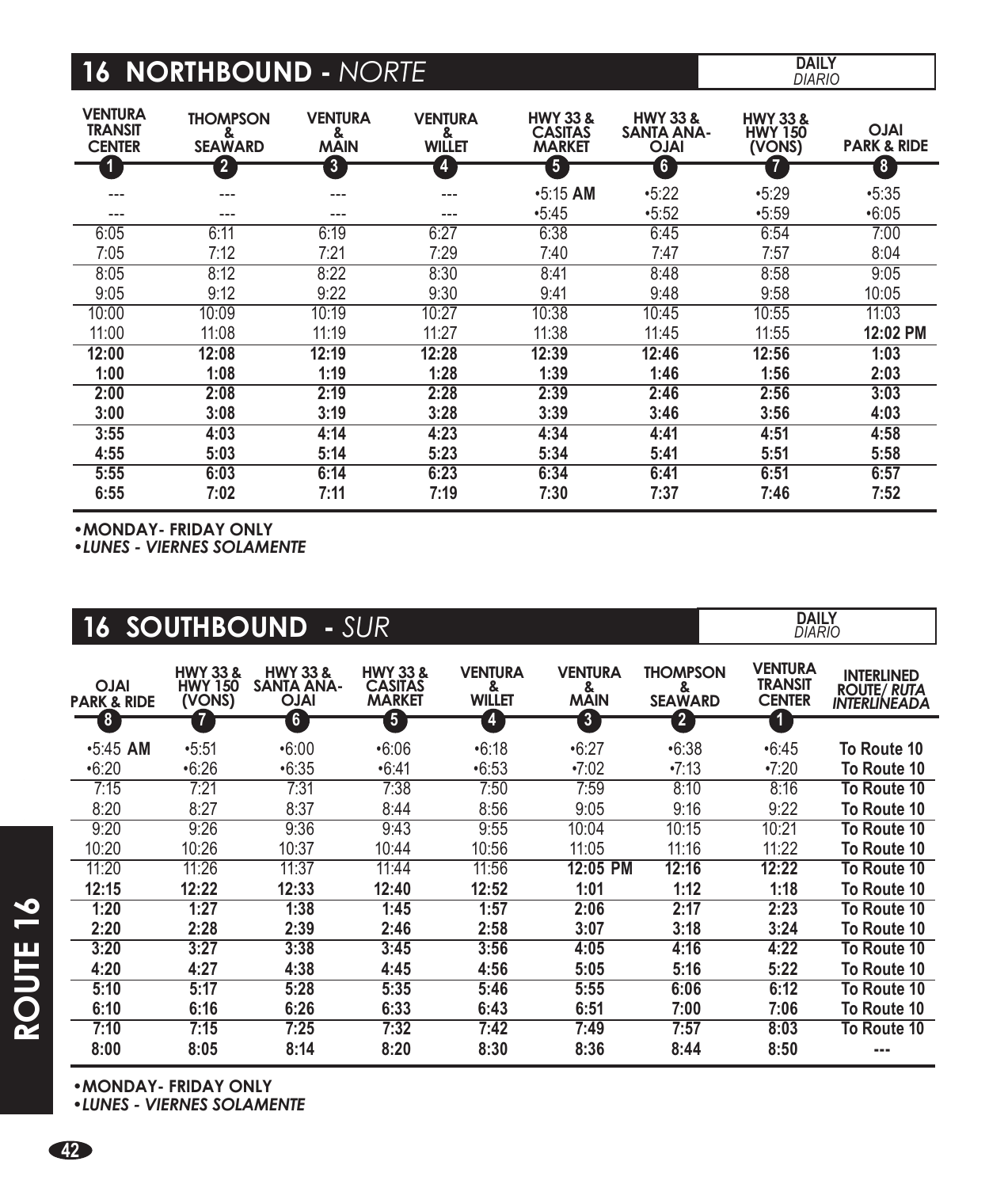## 16 **NORTHBOUND STOPS - PARADAS HACIA EL NORTE**

| $\mathbf{1}$   | <b>Ventura Transit Center (VTC)</b> |  |  |
|----------------|-------------------------------------|--|--|
|                | Telegraph St. Bonaventure           |  |  |
|                | Thompson Borchard                   |  |  |
| 2              | Thompson  Seaward                   |  |  |
|                | Thompson Hurst                      |  |  |
|                | Thompson San Jon                    |  |  |
|                | Thompson Kalorama                   |  |  |
|                | ThompsonChestnut                    |  |  |
|                | Thompson Oak                        |  |  |
|                | Thompson Figueroa                   |  |  |
|                | Ventura Ave  Santa Clara            |  |  |
|                | 3 Ventura Ave Main                  |  |  |
|                | Ventura Ave  Park Row               |  |  |
|                | Ventura Ave  Center                 |  |  |
|                | Ventura Ave  Ramona                 |  |  |
|                | Ventura Ave  Warner                 |  |  |
|                | Ventura Ave  Vince                  |  |  |
|                | Ventura Ave  Forbes                 |  |  |
|                | Ventura Ave  Comstock               |  |  |
|                | Ventura Ave  DeAnza                 |  |  |
|                | Ventura Ave  Barry                  |  |  |
|                | Ventura Ave  Senior Housing         |  |  |
|                | Ventura Ave  Seneca                 |  |  |
| $\overline{4}$ | Ventura Ave Willet                  |  |  |
|                | Ventura Ave  Dakota                 |  |  |
|                | Ventura Ave  Shell Rd               |  |  |
|                | Ventura Ave  Hartman                |  |  |

|    | <u>Ventura Ave </u> Mill      |  |
|----|-------------------------------|--|
|    | Ventura Ave  McKee            |  |
|    | Ventura Ave  Los Cabos        |  |
|    | Ventura Ave  Norway           |  |
|    | Ventura Ave  Brooks Institute |  |
|    | Ventura Ave  Canada Larga     |  |
|    | Ventura Ave  Casitas Vista    |  |
|    | Hwy 33 Sycamore               |  |
| 5) | Hwy 33  Casitas Market        |  |
|    | Hwy 33 Arroyo MHP             |  |
|    |                               |  |
|    | Hwy 33 Sulphur Mountain       |  |
|    | Hwy 33 Larmier                |  |
|    | Hwy 33 Oak View Ave           |  |
| 6  | Hwy 33  Santa Ana-Ojai        |  |
|    | Hwy 33 Oak Dell Park          |  |
|    | Hwy 33 Barbara                |  |
|    | Hwy 33 Country Village MHP    |  |
|    | Hwy 33 Woodland               |  |
|    | Hwy 33 Red Horse Plaza        |  |
|    | Hwy 33 Baldwin                |  |
|    |                               |  |
|    |                               |  |
| 7  | Hwy 33  Hwy 150               |  |
|    | Ojai Ave Blanche              |  |
| 8  | Ojai Park & Ride              |  |

### **BOLD INDICATES TIMEPOINT** *LETRAS MARCADAS INDICAN PUNTOS CLAVES*